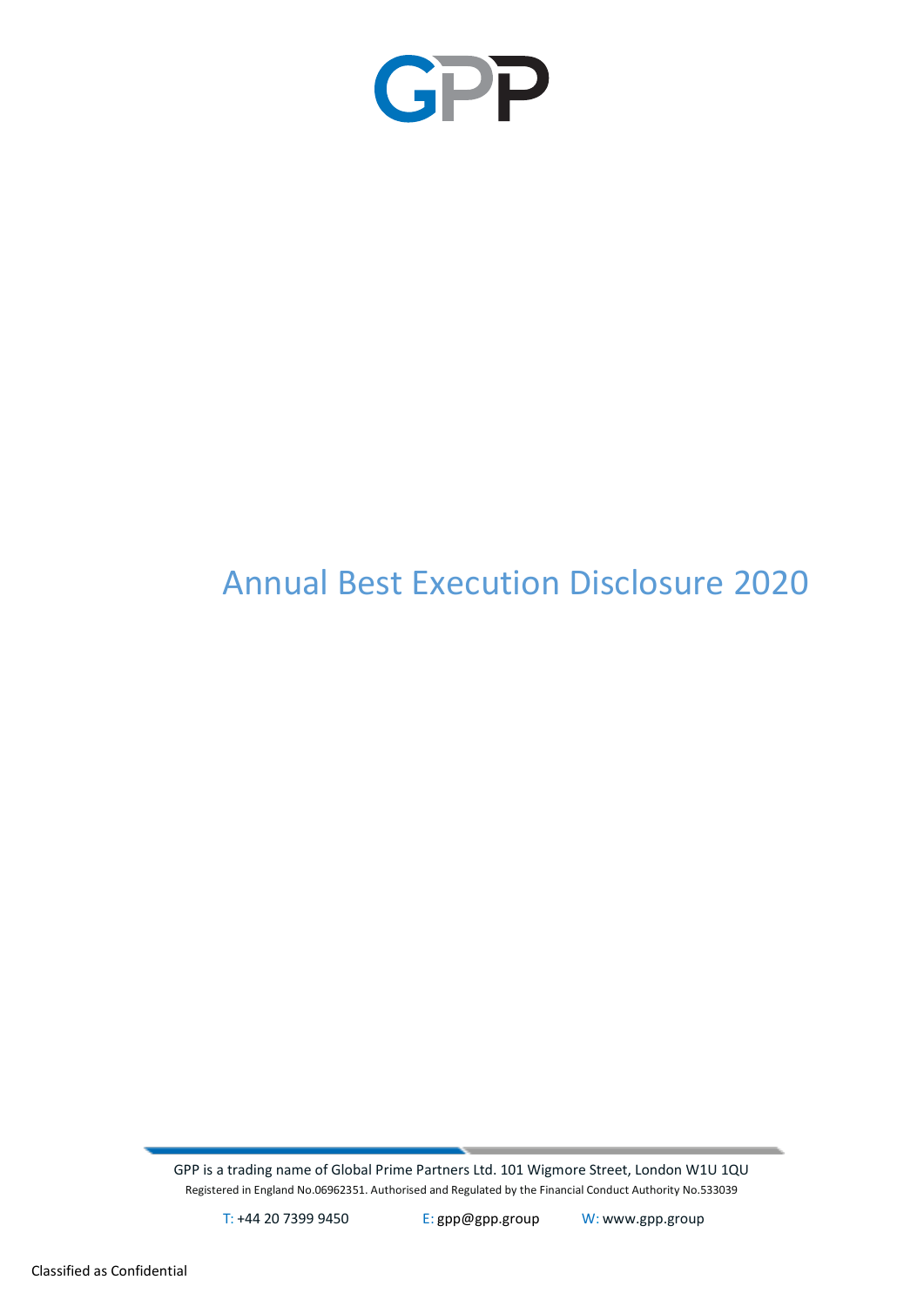## **Overview of RTS28 Reporting Requirements**

The European Securities and Markets Authority (ESMA) requires investment firms to publish, on an annual basis, information on the identity of execution venues and the quality of execution obtained. This reporting requirement falls under MiFID II (Markets in Financial Investment Directive) which is a European Union law that applied to the UK before 31/12/2020 and has been transposed into domestic law, that aims to standardise regulation for investment services across all member states of the European Economic Area.

Under MiFID II there are a number of Regulatory Technical Standards (RTS) which investment firms are required to implement. RTS 28 outlines the requirements designed to increase transparency related to executing client orders on trading venues – including systematic internalisers, market makers or other liquidity providers – intended to improve investor protection.

To adhere to RTS 28, investment firms that execute client orders are required to summarise and publish the top five execution venues and brokers in terms of trading volumes where they executed client orders in the preceding year, as well as information on the quality of execution obtained.

The reports and analysis for GPP Ltd. are for the period 1 January to 31 December 2020.

## **Scope and Purpose of this Report**

Commission Delegated Regulation (EU) 2017 /576 ("RTS28") lays down rules on the content and the format of information to be published by investment firms on an annual basis in relation to client orders executed on/through trading venues, systematic internalisers, market makers or other liquidity providers or entities that perform a similar function to those performed by any of the foregoing in a third country.

For each class of financial instruments investment firms are required to publish a summary of the analysis and conclusions they draw from their monitoring of the quality of execution obtained on the execution venues where they executed client orders in the previous year. The information should include details such as:

• Price, costs, speed, likelihood of execution or any other considerations made when selecting a venue for the order.

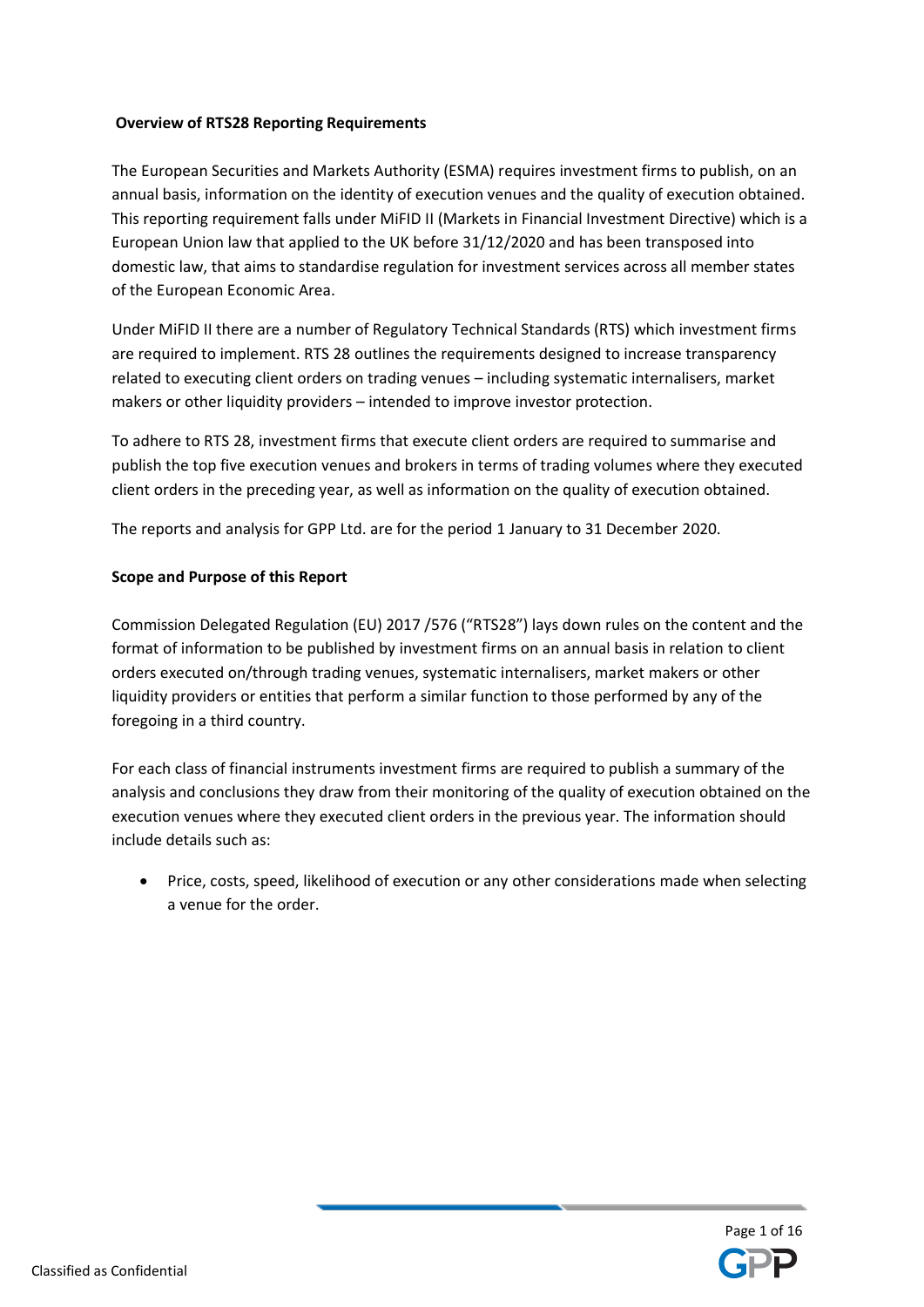## **Annual Best Execution Disclosure 2020**

| <b>Class of Instrument</b>    | <b>Equity Liquidity Bands 1 and 2</b> |           |               |               |               |  |  |
|-------------------------------|---------------------------------------|-----------|---------------|---------------|---------------|--|--|
| Notification if < 1           |                                       | <b>No</b> |               |               |               |  |  |
| trade per day                 |                                       |           |               |               |               |  |  |
| Name & LEI                    | % Volume                              | % Orders  | % Passive     | % Aggressive  | % Directed    |  |  |
|                               |                                       |           | <b>Orders</b> | <b>Orders</b> | <b>Orders</b> |  |  |
| <b>Instinet Europe</b>        | 90.87                                 | 63.16     | 5.88          | 3.49          | 0.00          |  |  |
| Limited                       |                                       |           |               |               |               |  |  |
| 213800MXAKR2LA1VBM44          |                                       |           |               |               |               |  |  |
| <b>Barclays Capital</b>       | 9.02                                  | 36.56     | 0.53          | 0.64          | 0.00          |  |  |
| Securities Limited            |                                       |           |               |               |               |  |  |
| K9WDOH4D2PYBSLSOB484          |                                       |           |               |               |               |  |  |
| <b>Winterflood Securities</b> | 0.1                                   | 0.09      | 0.00          | 0.00          | 0.00          |  |  |
| Limited                       |                                       |           |               |               |               |  |  |
| 8BRUP6V1DX3PIG2R0745          |                                       |           |               |               |               |  |  |
| <b>ICBC</b> International     | 0.01                                  | 0.16      | 0.00          | 0.00          | 0.00          |  |  |
| <b>Asset Management</b>       |                                       |           |               |               |               |  |  |
| Limited                       |                                       |           |               |               |               |  |  |
| 254900M2AY27ORVQ3C58          |                                       |           |               |               |               |  |  |

| <b>Class of Instrument</b>                 |          | <b>Equity Liquidity Bands 3 and 4</b> |               |               |               |  |  |
|--------------------------------------------|----------|---------------------------------------|---------------|---------------|---------------|--|--|
| Notification if $<$ 1                      |          | <b>No</b>                             |               |               |               |  |  |
| trade per day                              |          |                                       |               |               |               |  |  |
| Name & LEI                                 | % Volume | % Orders                              | % Passive     | % Aggressive  | % Directed    |  |  |
|                                            |          |                                       | <b>Orders</b> | <b>Orders</b> | <b>Orders</b> |  |  |
| Instinet Europe                            | 97.59    | 70.99                                 | 12.01         | 5.85          | 0.00          |  |  |
| Limited                                    |          |                                       |               |               |               |  |  |
| 213800MXAKR2LA1VBM44                       |          |                                       |               |               |               |  |  |
| <b>Barclays Capital</b>                    | 2.32     | 28.37                                 | 24.03         | 9.09          | 0.00          |  |  |
| Securities Limited                         |          |                                       |               |               |               |  |  |
| K9WDOH4D2PYBSLSOB484                       |          |                                       |               |               |               |  |  |
| Citigroup Global                           | 0.06     | 0.36                                  | 0.00          | 0.00          | 0.00          |  |  |
| <b>Markets Limited</b>                     |          |                                       |               |               |               |  |  |
| XKZZ2JZF41MRHTR1V493                       |          |                                       |               |               |               |  |  |
| <b>ICBC</b> International                  | 0.01     | 0.10                                  | 0.00          | 0.00          | 0.00          |  |  |
| Securities Limited                         |          |                                       |               |               |               |  |  |
| 254900ASE7KSYZL1P471                       |          |                                       |               |               |               |  |  |
| Winterflood                                | 0.01     | 0.01                                  | 0.00          | 0.00          | 0.00          |  |  |
| Securities Limited<br>8BRUP6V1DX3PIG2R0745 |          |                                       |               |               |               |  |  |

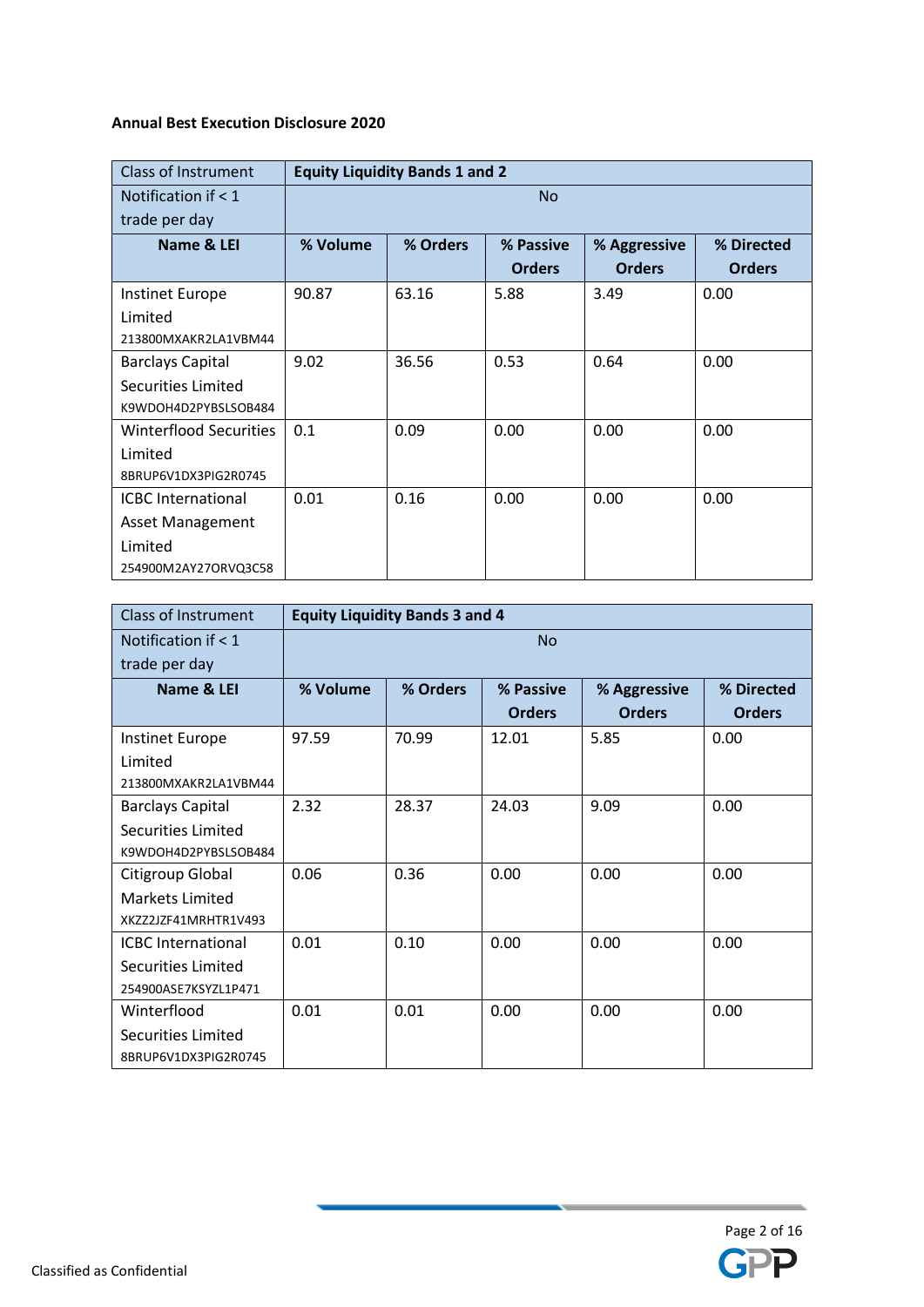| Class of Instrument          |           | <b>Equity Liquidity Bands 5 and 6</b>               |               |               |               |  |  |  |
|------------------------------|-----------|-----------------------------------------------------|---------------|---------------|---------------|--|--|--|
| Notification if $< 1$        | <b>No</b> |                                                     |               |               |               |  |  |  |
| trade per day                |           |                                                     |               |               |               |  |  |  |
| Name & LEI                   | % Volume  | % Orders<br>% Passive<br>% Directed<br>% Aggressive |               |               |               |  |  |  |
|                              |           |                                                     | <b>Orders</b> | <b>Orders</b> | <b>Orders</b> |  |  |  |
| <b>Instinet Europe</b>       | 70.30     | 27.94                                               | 15.16         | 10.11         | 0.00          |  |  |  |
| Limited                      |           |                                                     |               |               |               |  |  |  |
| 213800MXAKR2LA1VBM44         |           |                                                     |               |               |               |  |  |  |
| <b>Barclays Capital</b>      | 28.03     | 66.81                                               | 65.47         | 12.21         | 0.00          |  |  |  |
| Securities Limited           |           |                                                     |               |               |               |  |  |  |
| K9WDOH4D2PYBSLSOB484         |           |                                                     |               |               |               |  |  |  |
| Citigroup Global             | 1.64      | 4.63                                                | 48.39         | 0.00          | 0.00          |  |  |  |
| Markets Limited              |           |                                                     |               |               |               |  |  |  |
| XKZZ2JZF41MRHTR1V493         |           |                                                     |               |               |               |  |  |  |
| Nomura International         | 0.03      | 0.22                                                | 0.00          | 0.00          | 0.00          |  |  |  |
| Plc                          |           |                                                     |               |               |               |  |  |  |
| DGQCSV2PHVF7I2743539         |           |                                                     |               |               |               |  |  |  |
| Societe Generale             | 0.00      | 0.01                                                | 0.00          | 0.00          | 0.00          |  |  |  |
| <b>International Limited</b> |           |                                                     |               |               |               |  |  |  |
| 0IKLU6X1B10WK7X42C15         |           |                                                     |               |               |               |  |  |  |

| <b>Class of Instrument</b> |          | <b>Equity Derivatives: Options &amp; Futures</b> |               |               |               |  |  |
|----------------------------|----------|--------------------------------------------------|---------------|---------------|---------------|--|--|
| Notification if $< 1$      |          | <b>No</b>                                        |               |               |               |  |  |
| trade per day              |          |                                                  |               |               |               |  |  |
| Name & LEI                 | % Volume | % Orders                                         | % Passive     | % Aggressive  | % Directed    |  |  |
|                            |          |                                                  | <b>Orders</b> | <b>Orders</b> | <b>Orders</b> |  |  |
| Societe Generale           | 100      | 99.57                                            | 0.00          | 0.00          | 0.00          |  |  |
| International Limited      |          |                                                  |               |               |               |  |  |
| 0IKLU6X1B10WK7X42C15       |          |                                                  |               |               |               |  |  |
| Instinet Europe            | 0.00     | 0.43                                             | 0.00          | 0.00          | 0.00          |  |  |
| Limited                    |          |                                                  |               |               |               |  |  |
| 213800MXAKR2LA1VBM44       |          |                                                  |               |               |               |  |  |

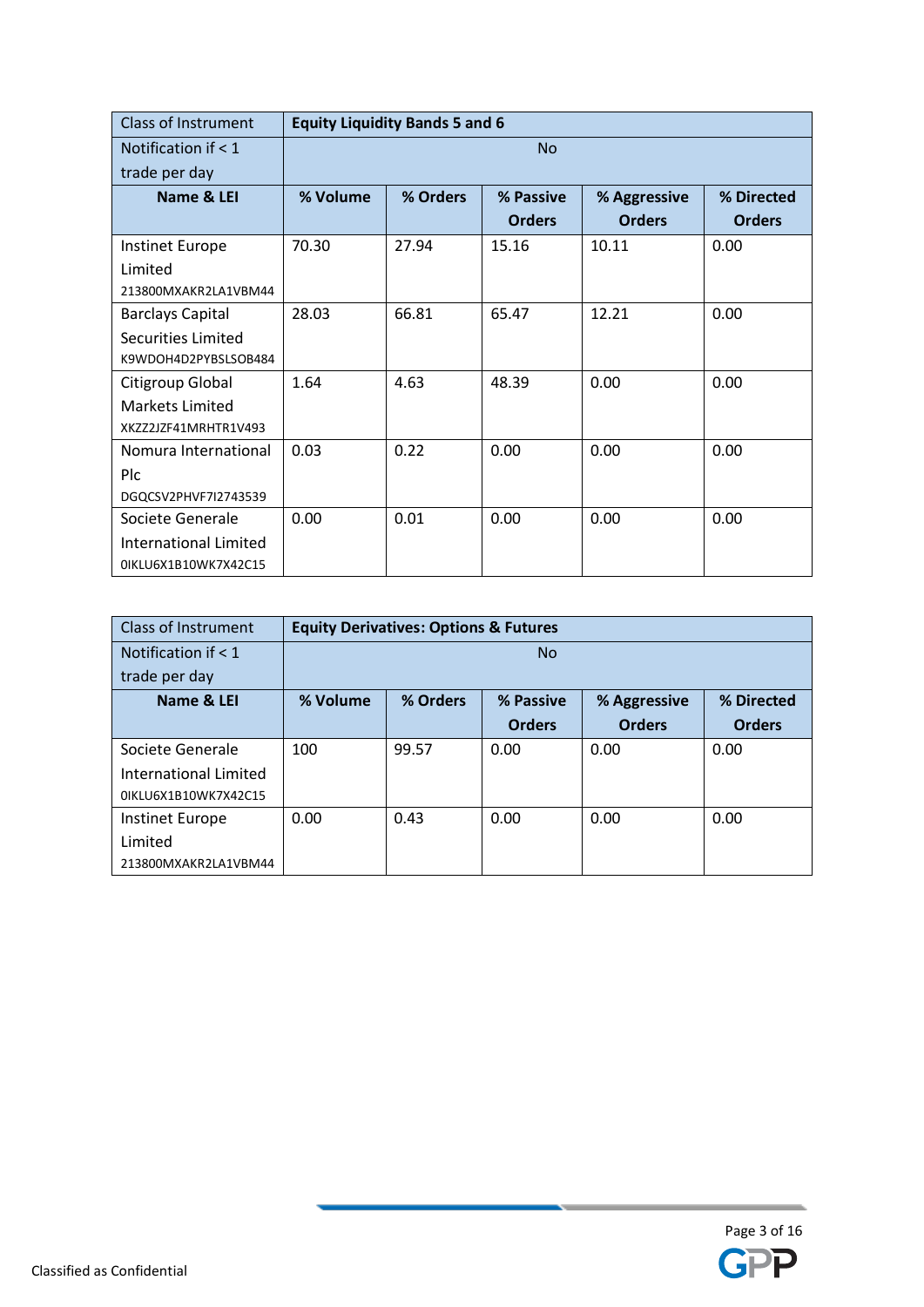| <b>Class of Instrument</b> |           | <b>Exchange Traded Products</b> |               |               |               |  |  |
|----------------------------|-----------|---------------------------------|---------------|---------------|---------------|--|--|
| Notification if $<$ 1      | <b>No</b> |                                 |               |               |               |  |  |
| trade per day              |           |                                 |               |               |               |  |  |
| Name & LEI                 | % Volume  | % Orders                        | % Passive     | % Aggressive  | % Directed    |  |  |
|                            |           |                                 | <b>Orders</b> | <b>Orders</b> | <b>Orders</b> |  |  |
| Instinet Europe            | 75.75     | 47.61                           | 6.33          | 5.26          | 0.00          |  |  |
| Limited                    |           |                                 |               |               |               |  |  |
| 213800MXAKR2LA1VBM44       |           |                                 |               |               |               |  |  |
| <b>Barclays Capital</b>    | 24.24     | 52.08                           | 19.14         | 5.33          | 0.00          |  |  |
| Securities Limited         |           |                                 |               |               |               |  |  |
| K9WDOH4D2PYBSLSOB484       |           |                                 |               |               |               |  |  |
| Winterflood                | 0.01      | 0.01                            | 0.00          | 0.00          | 0.00          |  |  |
| Securities Limited         |           |                                 |               |               |               |  |  |
| 8BRUP6V1DX3PIG2R0745       |           |                                 |               |               |               |  |  |

| Class of Instrument    |          | <b>Debt Instruments: Bonds</b> |               |               |               |  |
|------------------------|----------|--------------------------------|---------------|---------------|---------------|--|
| Notification if $< 1$  |          | <b>No</b>                      |               |               |               |  |
| trade per day          |          |                                |               |               |               |  |
| Name & LEI             | % Volume | % Orders                       | % Passive     | % Aggressive  | % Directed    |  |
|                        |          |                                | <b>Orders</b> | <b>Orders</b> | <b>Orders</b> |  |
| <b>Instinet Europe</b> | 52.01    | 2.70                           | 0.00          | 0.00          | 0.00          |  |
| Limited                |          |                                |               |               |               |  |
| 213800MXAKR2LA1VBM44   |          |                                |               |               |               |  |
| Societe Generale       | 47.99    | 97.30                          | 0.00          | 0.00          | 0.00          |  |
| International Limited  |          |                                |               |               |               |  |
| 0IKLU6X1B10WK7X42C15   |          |                                |               |               |               |  |

| <b>Class of Instrument</b>   | <b>Currency Derivatives: Futures and Options</b>                |           |               |               |               |  |
|------------------------------|-----------------------------------------------------------------|-----------|---------------|---------------|---------------|--|
| Notification if $<$ 1        |                                                                 | <b>No</b> |               |               |               |  |
| trade per day                |                                                                 |           |               |               |               |  |
| Name & LEI                   | % Orders<br>% Volume<br>% Passive<br>% Directed<br>% Aggressive |           |               |               |               |  |
|                              |                                                                 |           |               |               |               |  |
|                              |                                                                 |           | <b>Orders</b> | <b>Orders</b> | <b>Orders</b> |  |
| Societe Generale             | 100                                                             | 100       | 0.00          | 0.00          | 0.00          |  |
| <b>International Limited</b> |                                                                 |           |               |               |               |  |

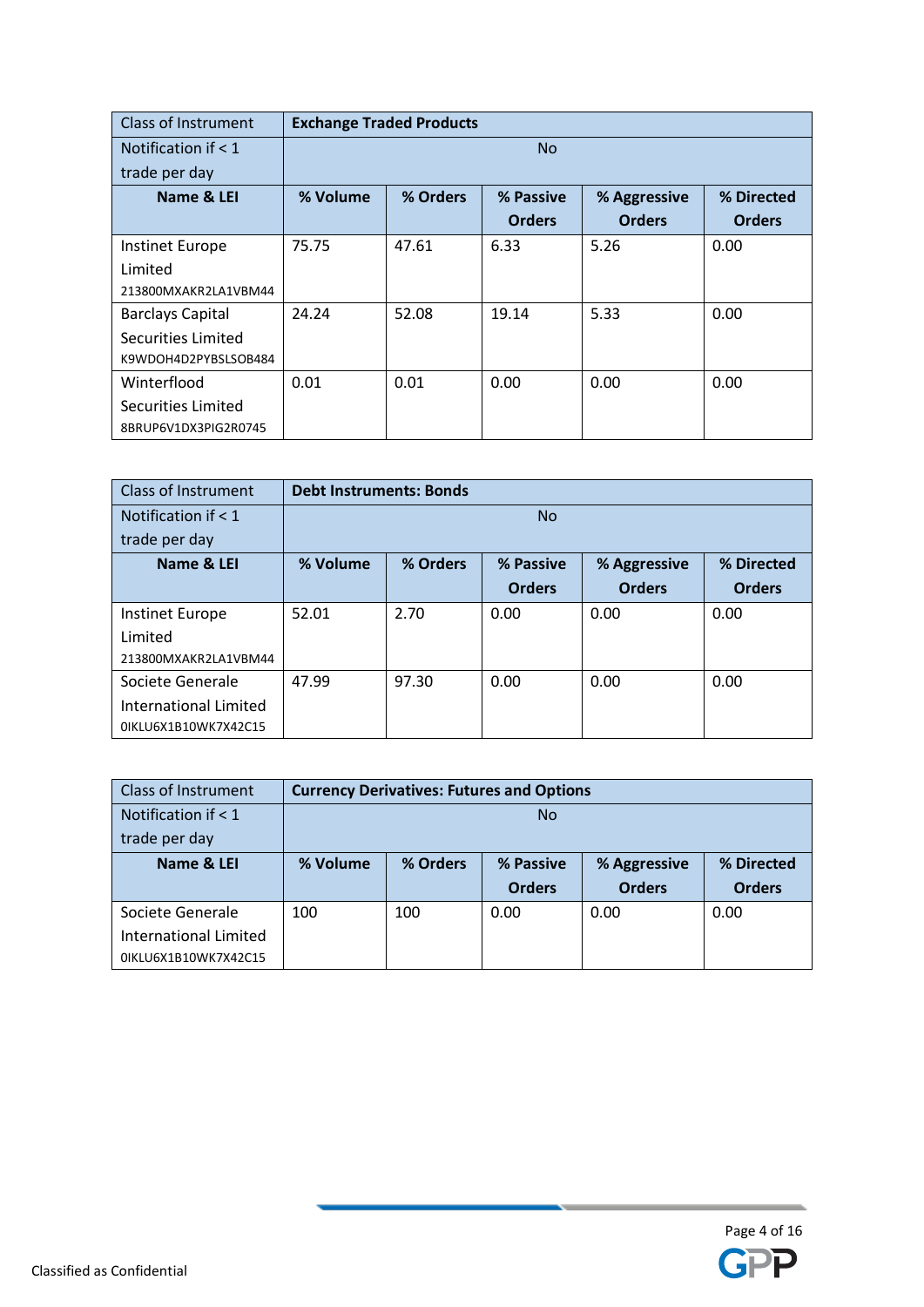| <b>Class of Instrument</b> |          | <b>Securitised Derivatives, Warrants and Certificate Derivatives</b> |               |               |               |  |  |
|----------------------------|----------|----------------------------------------------------------------------|---------------|---------------|---------------|--|--|
| Notification if $< 1$      |          | <b>No</b>                                                            |               |               |               |  |  |
| trade per day              |          |                                                                      |               |               |               |  |  |
| Name & LEI                 | % Volume | % Orders                                                             | % Passive     | % Aggressive  | % Directed    |  |  |
|                            |          |                                                                      | <b>Orders</b> | <b>Orders</b> | <b>Orders</b> |  |  |
| <b>Barclays Capital</b>    | 82.73    | 81.76                                                                | 3.12          | 0.00          | 0.00          |  |  |
| Securities Limited         |          |                                                                      |               |               |               |  |  |
| K9WDOH4D2PYBSLSOB484       |          |                                                                      |               |               |               |  |  |
| Instinet Europe            | 17.27    | 18.24                                                                | 0.00          | 100.00        | 0.00          |  |  |
| Limited                    |          |                                                                      |               |               |               |  |  |
| 213800MXAKR2LA1VBM44       |          |                                                                      |               |               |               |  |  |

| Class of Instrument     | <b>Securitized Derivatives, Other Securitized Derivatives</b> |                |               |               |               |  |
|-------------------------|---------------------------------------------------------------|----------------|---------------|---------------|---------------|--|
| Notification if $< 1$   |                                                               | N <sub>o</sub> |               |               |               |  |
| trade per day           |                                                               |                |               |               |               |  |
| Name & LEI              | % Volume                                                      | % Orders       | % Passive     | % Aggressive  | % Directed    |  |
|                         |                                                               |                | <b>Orders</b> | <b>Orders</b> | <b>Orders</b> |  |
| Instinet Europe         | 80.84                                                         | 71.43          | 50.00         | 0.00          | 0.00          |  |
| Limited                 |                                                               |                |               |               |               |  |
| 213800MXAKR2LA1VBM44    |                                                               |                |               |               |               |  |
| <b>Barclays Capital</b> | 19.16                                                         | 28.57          | 0.00          | 0.00          | 0.00          |  |
| Securities Limited      |                                                               |                |               |               |               |  |
| K9WDOH4D2PYBSLSOB484    |                                                               |                |               |               |               |  |

| <b>Class of Instrument</b>   |           | <b>Structured Finance Instruments</b> |               |               |               |  |  |
|------------------------------|-----------|---------------------------------------|---------------|---------------|---------------|--|--|
| Notification if $< 1$        | <b>No</b> |                                       |               |               |               |  |  |
| trade per day                |           |                                       |               |               |               |  |  |
| Name & LEI                   | % Volume  | % Orders                              | % Passive     | % Aggressive  | % Directed    |  |  |
|                              |           |                                       | <b>Orders</b> | <b>Orders</b> | <b>Orders</b> |  |  |
| Instinet Europe              | 88.29     | 63.52                                 | 0.30          | 33.73         | 0.00          |  |  |
| Limited                      |           |                                       |               |               |               |  |  |
| 213800MXAKR2LA1VBM44         |           |                                       |               |               |               |  |  |
| <b>Barclays Capital</b>      | 11.65     | 36.34                                 | 0.00          | 0.00          | 0.00          |  |  |
| Securities Limited           |           |                                       |               |               |               |  |  |
| K9WDOH4D2PYBSLSOB484         |           |                                       |               |               |               |  |  |
| Societe Generale             | 0.06      | 0.14                                  | 0.00          | 0.00          | 0.00          |  |  |
| <b>International Limited</b> |           |                                       |               |               |               |  |  |
| 0IKLU6X1B10WK7X42C15         |           |                                       |               |               |               |  |  |

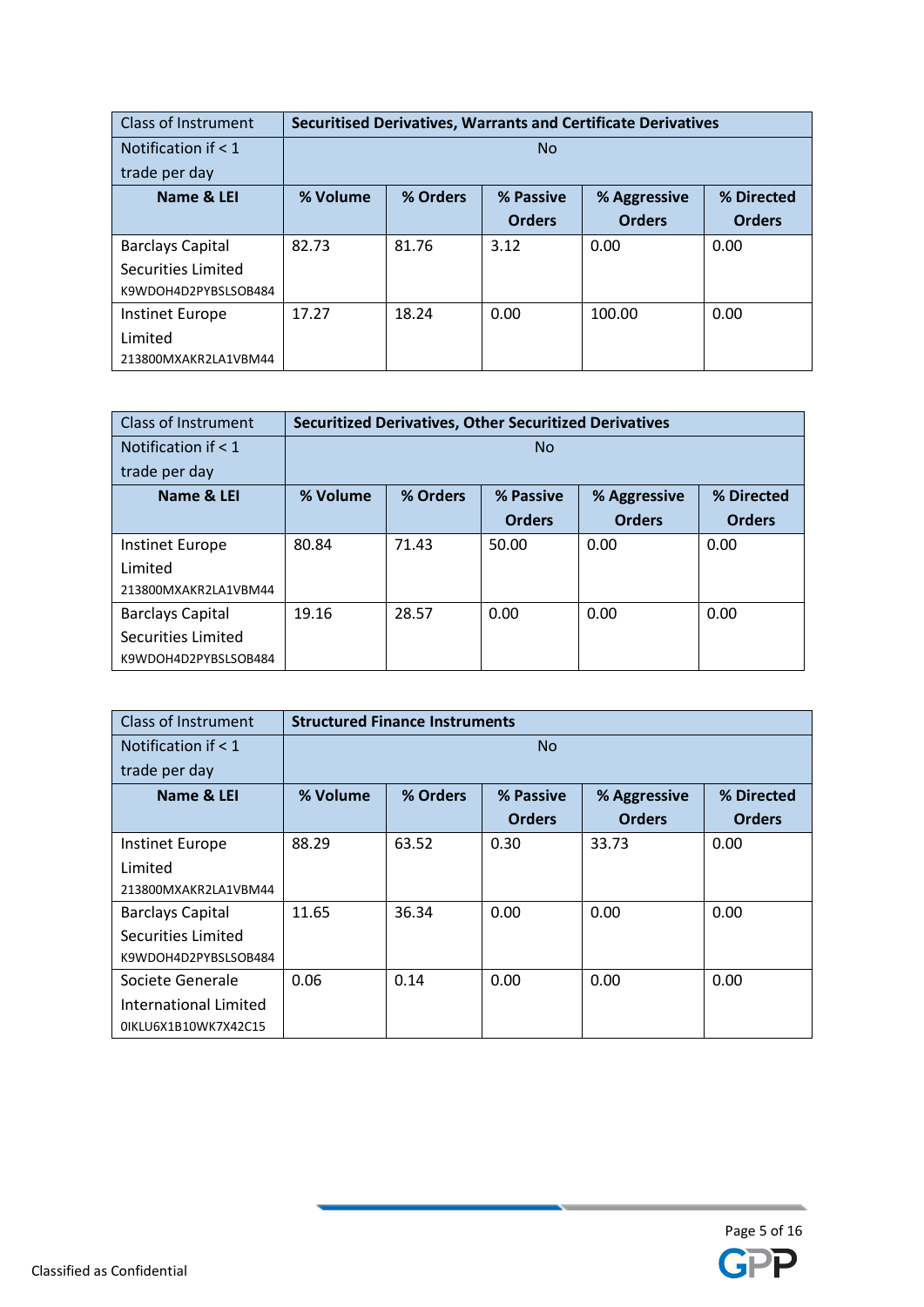| Class of Instrument   |          | <b>Interest Rate Derivatives, Futures &amp; Options</b> |               |               |               |  |  |
|-----------------------|----------|---------------------------------------------------------|---------------|---------------|---------------|--|--|
| Notification if $< 1$ | No       |                                                         |               |               |               |  |  |
| trade per day         |          |                                                         |               |               |               |  |  |
| Name & LEI            | % Volume | % Orders                                                | % Passive     | % Aggressive  | % Directed    |  |  |
|                       |          |                                                         | <b>Orders</b> | <b>Orders</b> | <b>Orders</b> |  |  |
| Societe Generale      | 100      | 100                                                     | 0.00          | 0.00          | 0.00          |  |  |
| International Limited |          |                                                         |               |               |               |  |  |
| 0IKLU6X1B10WK7X42C15  |          |                                                         |               |               |               |  |  |

| <b>Class of Instrument</b> |          | <b>Other Instruments</b> |               |               |               |  |  |
|----------------------------|----------|--------------------------|---------------|---------------|---------------|--|--|
| Notification if $<$ 1      |          | <b>No</b>                |               |               |               |  |  |
| trade per day              |          |                          |               |               |               |  |  |
| Name & LEI                 | % Volume | % Orders                 | % Passive     | % Aggressive  | % Directed    |  |  |
|                            |          |                          | <b>Orders</b> | <b>Orders</b> | <b>Orders</b> |  |  |
| Societe Generale           | 72.20    | 23.09                    | 0.00          | 0.00          | 0.00          |  |  |
| International Limited      |          |                          |               |               |               |  |  |
| 0IKLU6X1B10WK7X42C15       |          |                          |               |               |               |  |  |
| Instinet Europe            | 21.93    | 48.46                    | 7.70          | 10.90         | 0.00          |  |  |
| Limited                    |          |                          |               |               |               |  |  |
| 213800MXAKR2LA1VBM44       |          |                          |               |               |               |  |  |
| <b>Barclays Capital</b>    | 4.54     | 8.47                     | 10.55         | 10.92         | 0.00          |  |  |
| Securities Limited         |          |                          |               |               |               |  |  |
| K9WDOH4D2PYBSLSOB484       |          |                          |               |               |               |  |  |
| Citigroup Global           | 1.25     | 0.46                     | 0.00          | 0.00          | 0.00          |  |  |
| <b>Markets Limited</b>     |          |                          |               |               |               |  |  |
| XKZZ2JZF41MRHTR1V493       |          |                          |               |               |               |  |  |

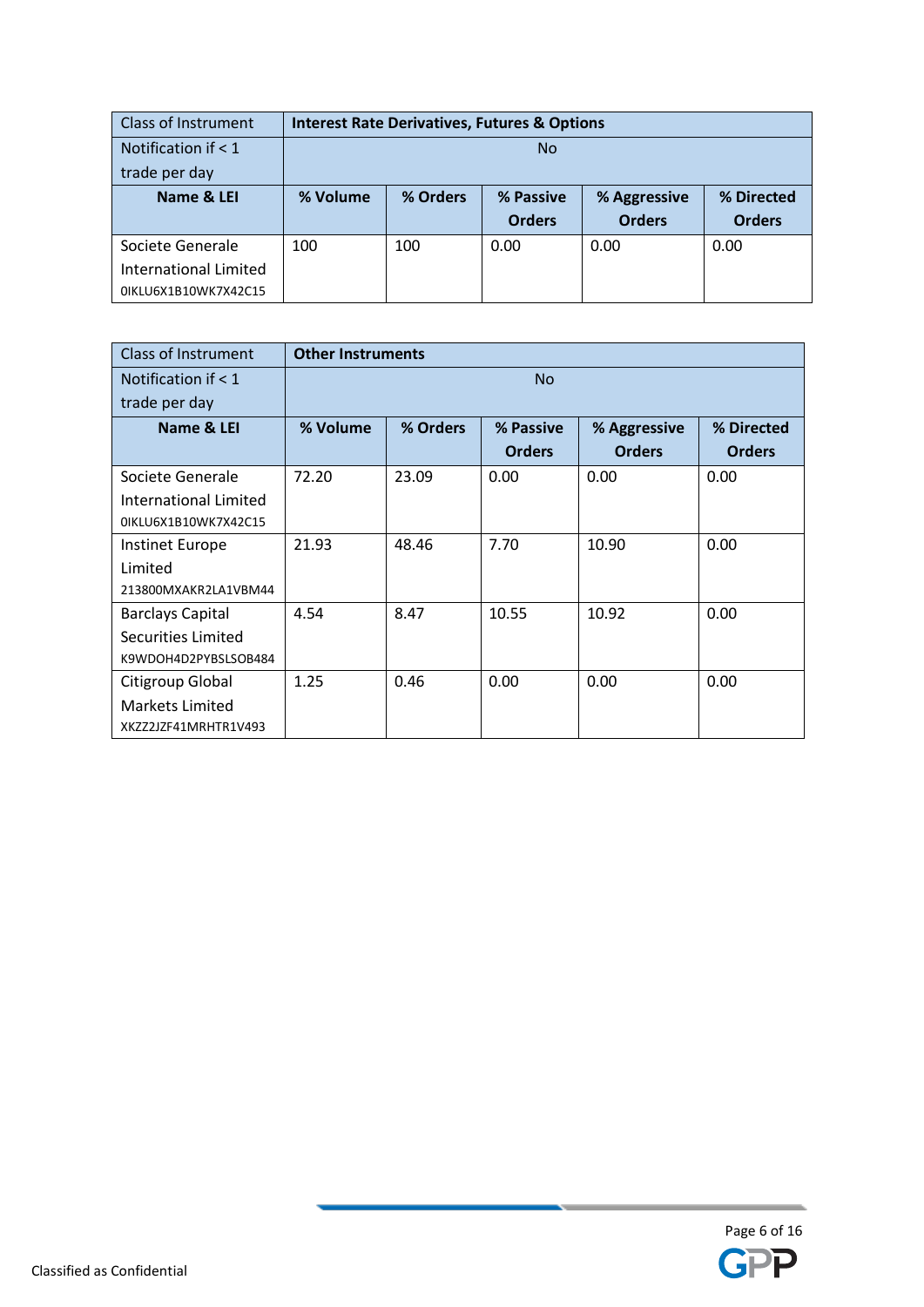#### **Annual Best Execution Disclosure 2020**

Calendar Year Disclosure Year: 1 January 2020 to 31 December 2020

Summary of classes of instruments included in this report, and class of instruments not included in this report (because the Firm has not executed client orders in that class of instrument):

| <b>Class of Instruments Included in Report</b>                                                                                                   | <b>Classes of Instruments Not Included in Report</b>                                                                                                      |
|--------------------------------------------------------------------------------------------------------------------------------------------------|-----------------------------------------------------------------------------------------------------------------------------------------------------------|
| Equity: Liquidity Bands 1 & 2 (from 0 to 79<br>$\qquad \qquad \blacksquare$<br>trades per day)                                                   | $\overline{\phantom{a}}$<br>Debt instruments: Money market<br>instruments                                                                                 |
| Equity: Liquidity Bands 3 & 4 (from 80 to<br>$\overline{\phantom{0}}$<br>1999 trades per day)                                                    | Interest rate derivatives: Swaps, forwards<br>$\blacksquare$<br>and other interest rate derivatives.                                                      |
| Equity: Liquidity Bands 5 & 6 (from 2000<br>trades per day)                                                                                      | Credit derivatives: Futures and options<br>$\blacksquare$<br>admitted to trading on a trading venue                                                       |
| Equity Derivatives: Options & Futures<br>admitted to trading on a trading venue                                                                  | Credit derivatives: Other credit derivatives                                                                                                              |
| <b>Exchange Traded Products (Exchange</b><br>$\overline{\phantom{0}}$<br>traded funds, exchange traded notes and<br>exchange traded commodities) | Currency derivatives: Swaps forwards and<br>$\overline{\phantom{a}}$<br>other currency derivatives                                                        |
| Debt Instruments: Bonds                                                                                                                          | Commodities derivatives and emission<br>$\overline{\phantom{a}}$<br>allowances derivatives: Options and Futures<br>admitted to trading on a trading venue |
| <b>Currency Derivatives: Futures &amp; options</b><br>admitted to trading on a trading venue                                                     | Commodities derivatives and emission<br>$\overline{\phantom{a}}$<br>allowances derivatives: Other commodities<br>and emission allowances derivatives      |
| Securitised Derivatives: Warrants and<br>$\overline{a}$<br><b>Certificate Derivatives</b>                                                        | Contracts for difference                                                                                                                                  |
| Securitised Derivatives: Other securitised<br>derivatives                                                                                        | <b>Emission allowances</b><br>$\overline{a}$                                                                                                              |
| <b>Structured Finance Instruments</b>                                                                                                            |                                                                                                                                                           |
| Interest rate derivatives: Futures &<br>$\overline{\phantom{a}}$<br>options admitted to trading on a trading<br>venue.                           |                                                                                                                                                           |
| <b>Other Instruments</b>                                                                                                                         |                                                                                                                                                           |

| <b>Class of Instrument</b> | Equities - Tick size liquidity bands 1 and 2 (from 0 to 79 trades per |
|----------------------------|-----------------------------------------------------------------------|
|                            | day)                                                                  |
|                            |                                                                       |

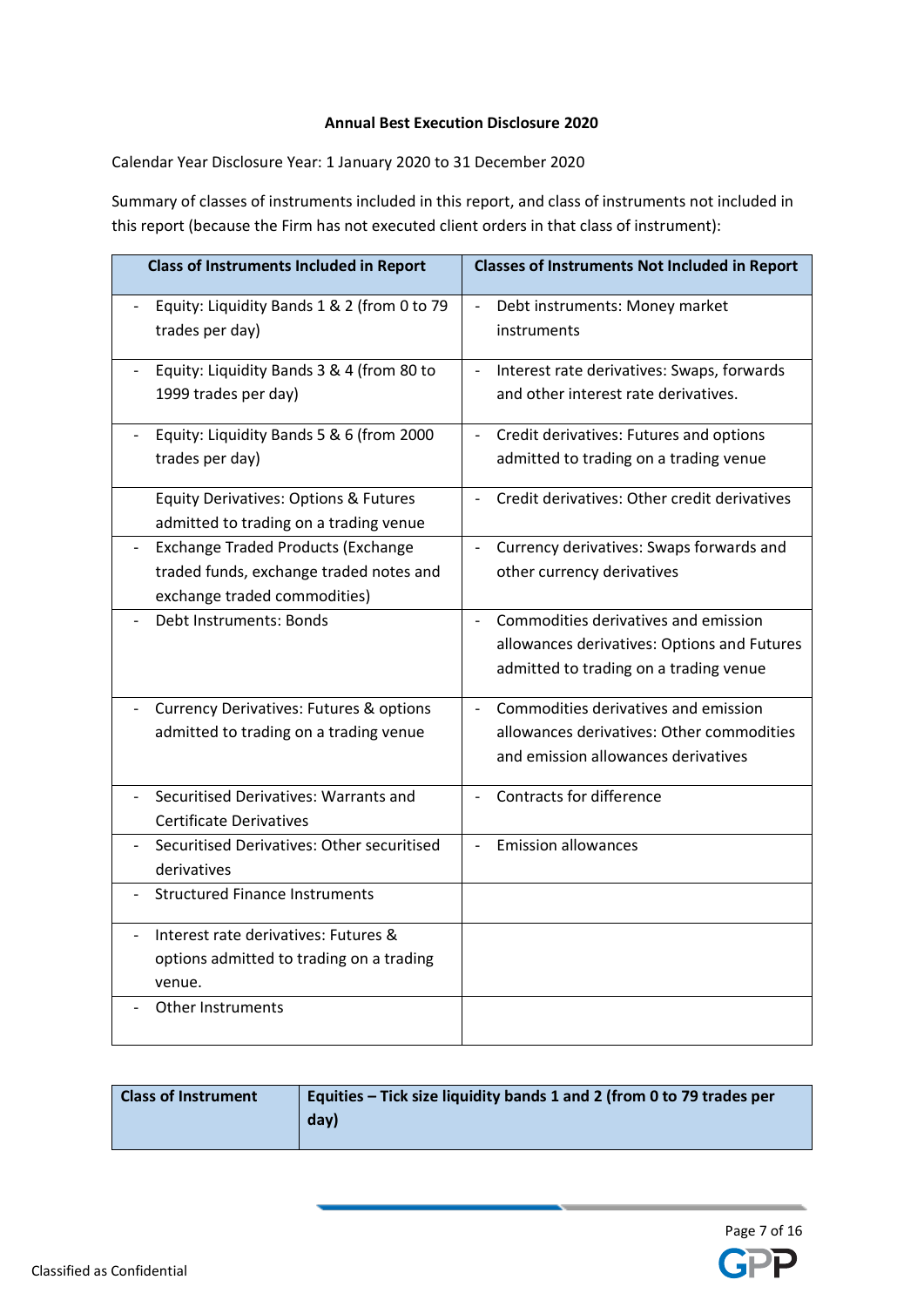| <b>General Observations</b><br><b>Change in Execution</b><br><b>Venues</b> | Price, size of order and cost will normally be the determining factors,<br>but other reasons may mean for example that certainty of completion<br>take priority. For less liquid regional markets, trading generally<br>focusses on utilising domestic brokers, with superior knowledge of<br>local markets, to help achieve best execution.<br>There have been no material changes to trading venues or execution<br>counterparties listed in the Order Execution Policy throughout 2020. |                                                                                                                  |
|----------------------------------------------------------------------------|--------------------------------------------------------------------------------------------------------------------------------------------------------------------------------------------------------------------------------------------------------------------------------------------------------------------------------------------------------------------------------------------------------------------------------------------------------------------------------------------|------------------------------------------------------------------------------------------------------------------|
|                                                                            |                                                                                                                                                                                                                                                                                                                                                                                                                                                                                            |                                                                                                                  |
|                                                                            | <b>Summary of Analysis</b>                                                                                                                                                                                                                                                                                                                                                                                                                                                                 | <b>Conclusion</b>                                                                                                |
| <b>Execution Factors</b>                                                   | The relative importance of the execution<br>factors was determined by the following<br>criteria:<br>The characteristics of the Client,<br>including the categorisation of the<br><b>Client as Professional</b><br>The characteristics of the Client order<br>The characteristics of the financial<br>instrument that are the subject of that<br>order, and<br>The characteristics of the brokers and<br>execution venues to which that order<br>can be directed.                           | The relative importance<br>given to the execution<br>factors was in line with<br>the Firm's execution<br>policy. |

| <b>Class of Instrument</b>  | Equities - Tick size liquidity bands 3 and 4 (from 80 to 1999 trades per<br>day)                                                                                                                                                                                                                                                             |                                                                                                                  |
|-----------------------------|----------------------------------------------------------------------------------------------------------------------------------------------------------------------------------------------------------------------------------------------------------------------------------------------------------------------------------------------|------------------------------------------------------------------------------------------------------------------|
| <b>General Observations</b> | Price, size of order and cost will normally be the determining factors,<br>but other reasons may mean for example that certainty of completion<br>take priority. For less liquid regional markets, trading generally<br>focusses on utilising domestic brokers, with superior knowledge of<br>local markets, to help achieve best execution. |                                                                                                                  |
| <b>Change in Execution</b>  | There have been no material changes to trading venues or execution                                                                                                                                                                                                                                                                           |                                                                                                                  |
| <b>Venues</b>               | counterparties listed in the Order Execution Policy throughout 2020.                                                                                                                                                                                                                                                                         |                                                                                                                  |
|                             | <b>Summary of Analysis</b>                                                                                                                                                                                                                                                                                                                   | <b>Conclusion</b>                                                                                                |
| <b>Execution Factors</b>    | The relative importance of the execution<br>factors was determined by the following<br>criteria:                                                                                                                                                                                                                                             | The relative importance<br>given to the execution<br>factors was in line with<br>the Firm's execution<br>policy. |

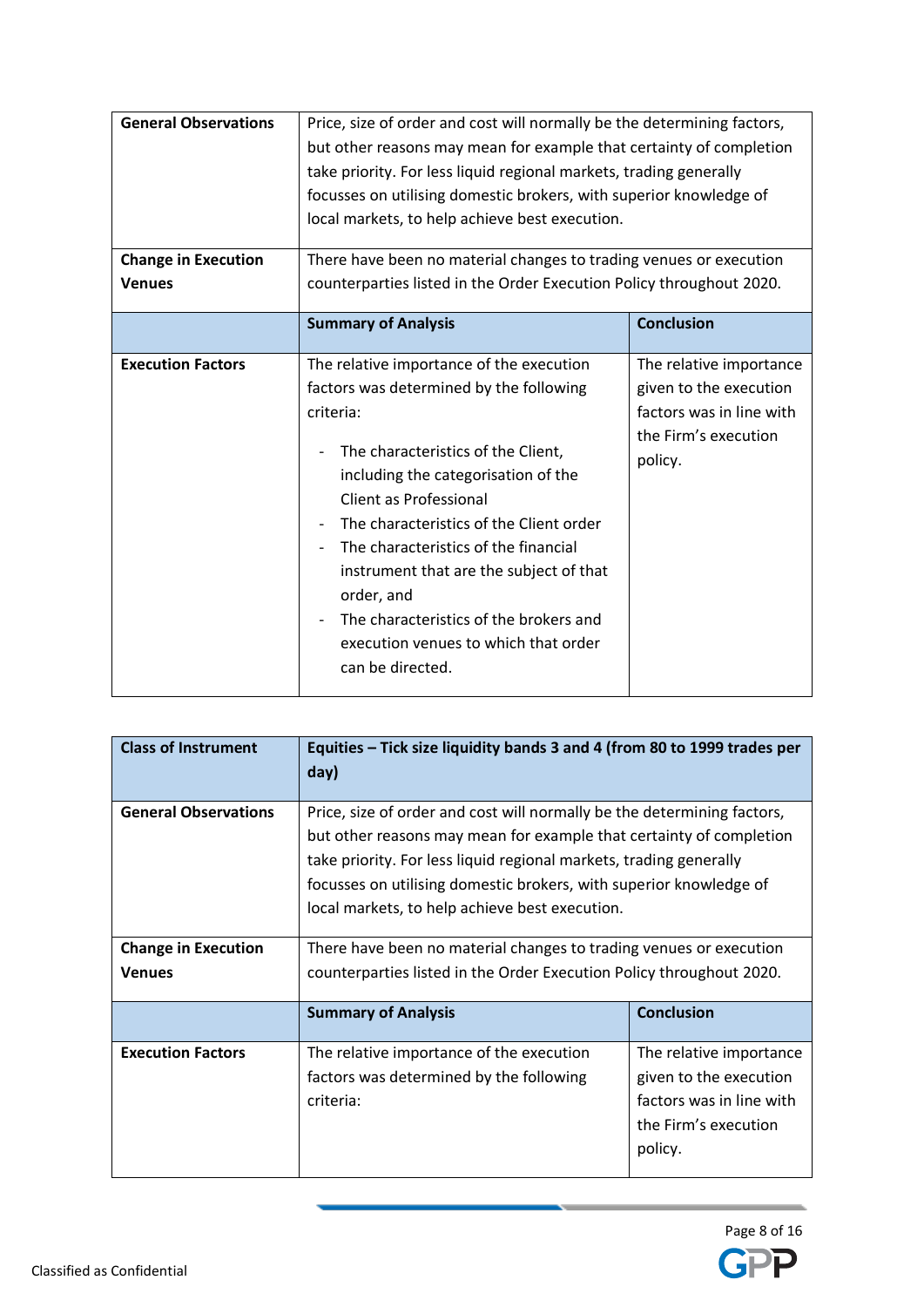| The characteristics of the Client,<br>$\sim$                        |  |
|---------------------------------------------------------------------|--|
| including the categorisation of the                                 |  |
| Client as Professional                                              |  |
| The characteristics of the Client order<br>$\overline{\phantom{a}}$ |  |
| The characteristics of the financial<br>$\overline{\phantom{a}}$    |  |
| instrument that are the subject of that                             |  |
| order, and                                                          |  |
| The characteristics of the brokers and<br>$\overline{\phantom{a}}$  |  |
| execution venues to which that order                                |  |
| can be directed.                                                    |  |
|                                                                     |  |

| <b>Class of Instrument</b>          | Equities - Tick size liquidity bands 5 and 6 (from 2000 trades per day)                                                                                                                                                                                                                                                                                                                                                                                          |                                                                                                                  |
|-------------------------------------|------------------------------------------------------------------------------------------------------------------------------------------------------------------------------------------------------------------------------------------------------------------------------------------------------------------------------------------------------------------------------------------------------------------------------------------------------------------|------------------------------------------------------------------------------------------------------------------|
| <b>General Observations</b>         | Price, size of order and cost will normally be the determining factors,<br>but other reasons may mean for example that certainty of completion<br>take priority. For less liquid regional markets, trading generally<br>focusses on utilising domestic brokers, with superior knowledge of<br>local markets, to help achieve best execution.                                                                                                                     |                                                                                                                  |
| <b>Change in Execution</b><br>Venue | There have been no material changes to trading venues or execution<br>counterparties listed in the Order execution Policy throughout 2020.                                                                                                                                                                                                                                                                                                                       |                                                                                                                  |
|                                     | <b>Summary of Analysis</b>                                                                                                                                                                                                                                                                                                                                                                                                                                       | <b>Conclusion</b>                                                                                                |
| <b>Execution Factors</b>            | The relative importance of the execution<br>factors was determined by the following<br>criteria:<br>The characteristics of the Client,<br>including the categorisation of the<br><b>Client as Professional</b><br>The characteristics of the Client order<br>The characteristics of the financial<br>instrument that are the subject of that<br>order, and<br>The characteristics of the brokers and<br>execution venues to which that order<br>can be directed. | The relative importance<br>given to the execution<br>factors was in line with<br>the Firm's execution<br>policy. |

| <b>Class of Instrument</b><br>Equity Derivatives: Options & Futures admitted to trading on a<br>trading venue |
|---------------------------------------------------------------------------------------------------------------|
|---------------------------------------------------------------------------------------------------------------|

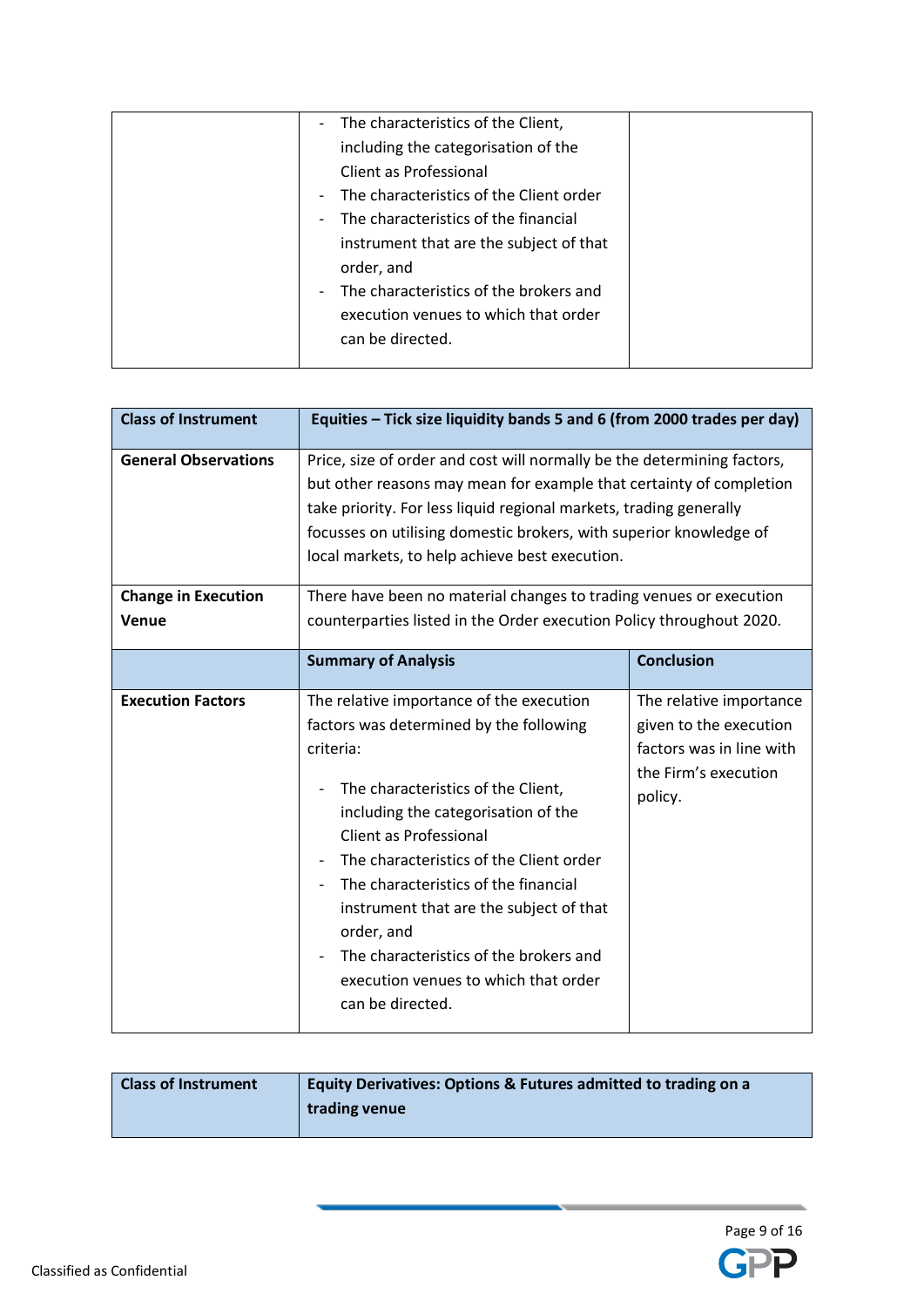| <b>General Observations</b>                 | Speed is the primary execution factor for the majority of trades<br>admitted to a trading venue. Price, cost and size of order generally                                                                                                                                                                                                                                                                                                                                              |                                                                                                                  |
|---------------------------------------------|---------------------------------------------------------------------------------------------------------------------------------------------------------------------------------------------------------------------------------------------------------------------------------------------------------------------------------------------------------------------------------------------------------------------------------------------------------------------------------------|------------------------------------------------------------------------------------------------------------------|
|                                             | follow in importance when we trade these instruments.                                                                                                                                                                                                                                                                                                                                                                                                                                 |                                                                                                                  |
| <b>Change in Execution</b><br><b>Venues</b> | There have been no material changes to trading venues or execution<br>counterparties listed in the Order Execution Policy throughout 2020.                                                                                                                                                                                                                                                                                                                                            |                                                                                                                  |
|                                             | <b>Summary of Analysis</b>                                                                                                                                                                                                                                                                                                                                                                                                                                                            | <b>Conclusion</b>                                                                                                |
| <b>Execution Factors</b>                    | The relative importance of the execution<br>factors was determined by the following<br>criteria:<br>The characteristics of the Client,<br>including the categorisation of the<br>Client as Professional<br>The characteristics of the Client order<br>The characteristics of the financial<br>$\overline{\phantom{a}}$<br>instrument that are the subject of that<br>order, and<br>The characteristics of the brokers and<br>execution venues to which that order<br>can be directed. | The relative importance<br>given to the execution<br>factors was in line with<br>the Firm's execution<br>policy. |

| <b>Class of Instrument</b>  | Exchange Traded Products (Exchange traded funds, exchange traded<br>notes and exchange traded commodities)                                                                                |                   |
|-----------------------------|-------------------------------------------------------------------------------------------------------------------------------------------------------------------------------------------|-------------------|
| <b>General Observations</b> | The primary execution factor for Exchange Traded Products is typically<br>price. With Price, cost and size of order generally following in<br>importance when we trade these instruments. |                   |
| <b>Change in Execution</b>  | There have been no material changes to trading venues or execution                                                                                                                        |                   |
| <b>Venues</b>               | counterparties listed in the Order Execution Policy throughout 2020.                                                                                                                      |                   |
|                             | <b>Summary of Analysis</b>                                                                                                                                                                | <b>Conclusion</b> |
|                             |                                                                                                                                                                                           |                   |

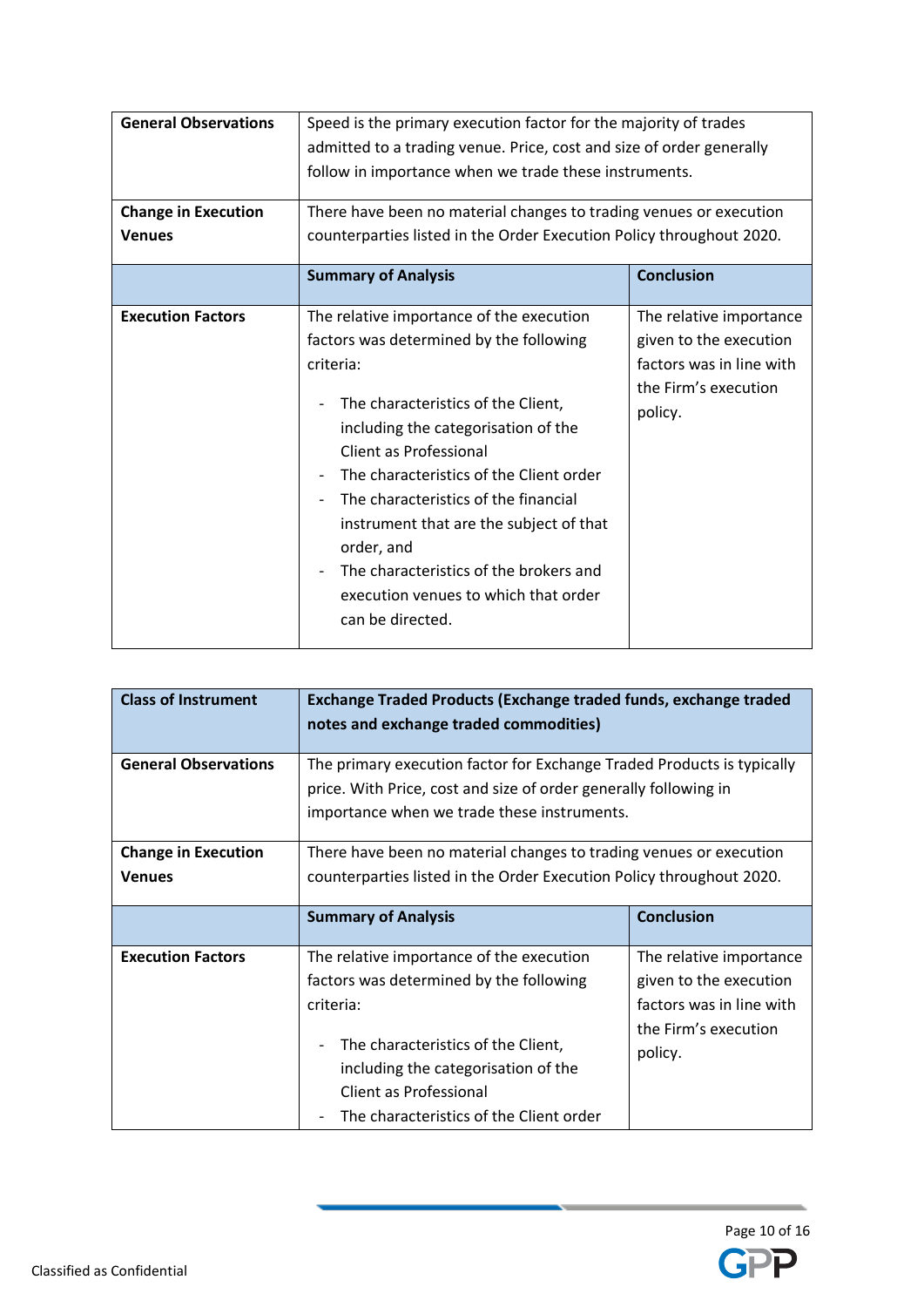| The characteristics of the financial<br>$\overline{\phantom{a}}$<br>instrument that are the subject of that<br>order, and<br>The characteristics of the brokers and<br>$\overline{\phantom{a}}$<br>execution venues to which that order |  |
|-----------------------------------------------------------------------------------------------------------------------------------------------------------------------------------------------------------------------------------------|--|
| can be directed.                                                                                                                                                                                                                        |  |

| <b>Class of Instrument</b> | <b>Debt Instruments: Bonds</b>                                                                                                                                                                                                                                                                                                                                                                                                                            |                                                                                                                  |
|----------------------------|-----------------------------------------------------------------------------------------------------------------------------------------------------------------------------------------------------------------------------------------------------------------------------------------------------------------------------------------------------------------------------------------------------------------------------------------------------------|------------------------------------------------------------------------------------------------------------------|
| <b>Execution Factors</b>   | Typically, two primary execution factors are expected to dominate in<br>the trading of bonds: price and size. Price is by far the most common<br>factor when judged on number of trades. Size is typically the second<br>most common execution factor for bond trading, and our priority is to<br>execute within a suitable price context.                                                                                                                |                                                                                                                  |
| <b>Change in Execution</b> | There have been no material changes to trading venues or execution                                                                                                                                                                                                                                                                                                                                                                                        |                                                                                                                  |
| venues                     | counterparties listed in the Order Execution Policy throughout 2020.                                                                                                                                                                                                                                                                                                                                                                                      |                                                                                                                  |
|                            | <b>Summary of Analysis</b>                                                                                                                                                                                                                                                                                                                                                                                                                                | <b>Conclusion</b>                                                                                                |
| <b>Execution Factors</b>   | The relative importance of the execution<br>factors was determined by the following<br>criteria:<br>The characteristics of the Client,<br>including the categorisation of the<br>Client as Professional<br>The characteristics of the Client order<br>The characteristics of the financial<br>instrument that are the subject of that<br>order, and<br>The characteristics of the brokers and<br>execution venues to which that order<br>can be directed. | The relative importance<br>given to the execution<br>factors was in line with<br>the Firm's execution<br>policy. |

| <b>Class of Instrument</b>  | <b>Currency Derivatives: Futures &amp; Options</b>                                                                                                                                                                                                                                              |
|-----------------------------|-------------------------------------------------------------------------------------------------------------------------------------------------------------------------------------------------------------------------------------------------------------------------------------------------|
| <b>General Observations</b> | Price and cost are generally the most important factors when we trade<br>these instruments. However, other execution factors may be taken into<br>account or, in exceptional circumstances, be considered the principal<br>factor (e.g. if speed is essential, price and market impact may mean |

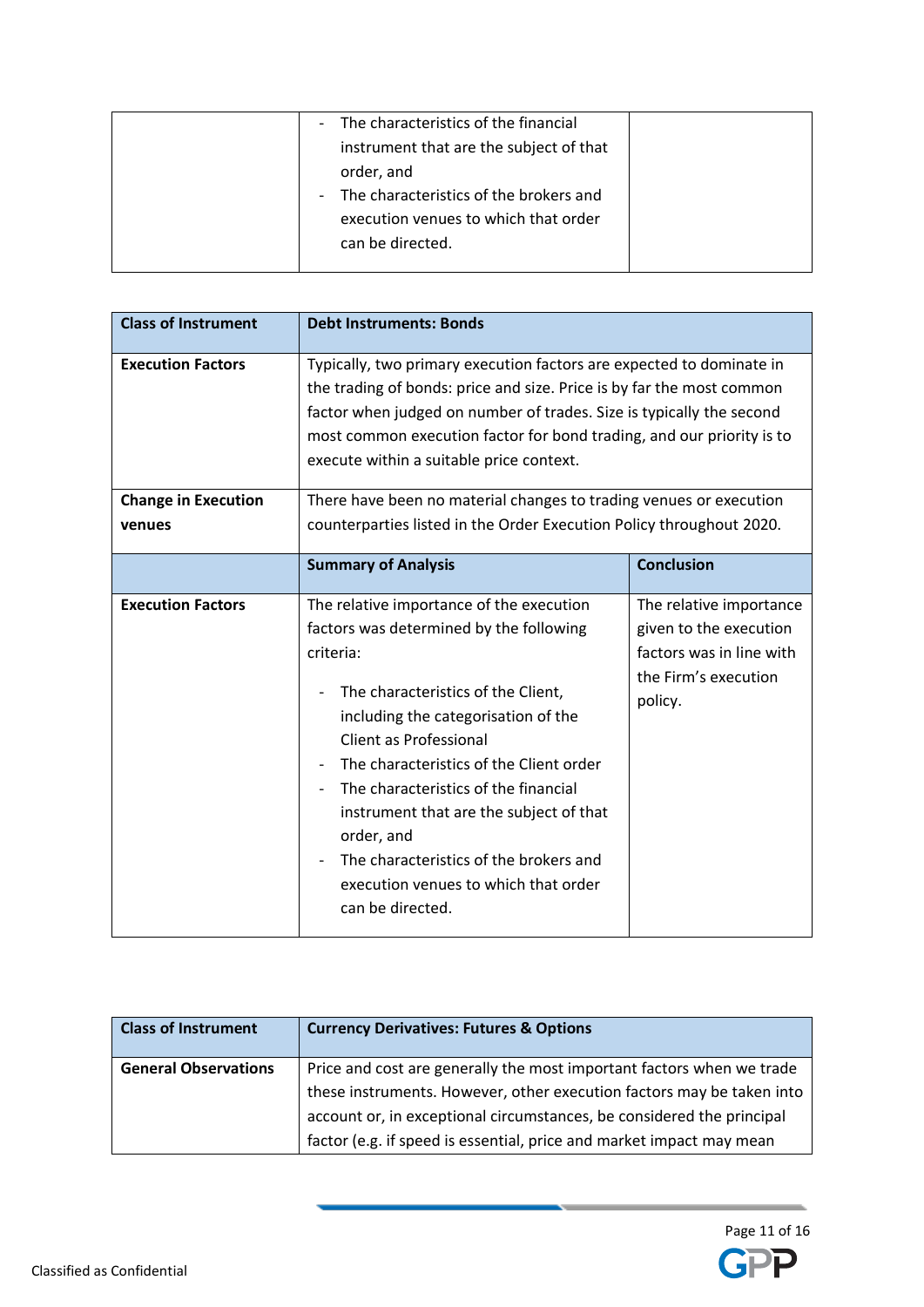| <b>Change in Execution</b> | that the trade is carried out in circumstances where the price of a trade<br>is impacted).<br>There have been no material changes to trading venues or execution                                                                                                                                                                                                                                                                                          |                                                                                                                  |
|----------------------------|-----------------------------------------------------------------------------------------------------------------------------------------------------------------------------------------------------------------------------------------------------------------------------------------------------------------------------------------------------------------------------------------------------------------------------------------------------------|------------------------------------------------------------------------------------------------------------------|
| Venue                      | counterparties listed in the Order Execution Policy throughout 2020.                                                                                                                                                                                                                                                                                                                                                                                      |                                                                                                                  |
|                            | <b>Summary of Analysis</b>                                                                                                                                                                                                                                                                                                                                                                                                                                | <b>Conclusion</b>                                                                                                |
| <b>Execution Factors</b>   | The relative importance of the execution<br>factors was determined by the following<br>criteria:<br>The characteristics of the Client,<br>including the categorisation of the<br>Client as Professional<br>The characteristics of the Client order<br>The characteristics of the financial<br>instrument that are the subject of that<br>order, and<br>The characteristics of the brokers and<br>execution venues to which that order<br>can be directed. | The relative importance<br>given to the execution<br>factors was in line with<br>the Firm's execution<br>policy. |

| <b>Class of Instrument</b>  | <b>Securitised Derivatives: Warrants and Certificate Derivatives</b>                        |
|-----------------------------|---------------------------------------------------------------------------------------------|
| <b>General Observations</b> | Price and cost are generally the most important factors when we trade<br>these instruments. |

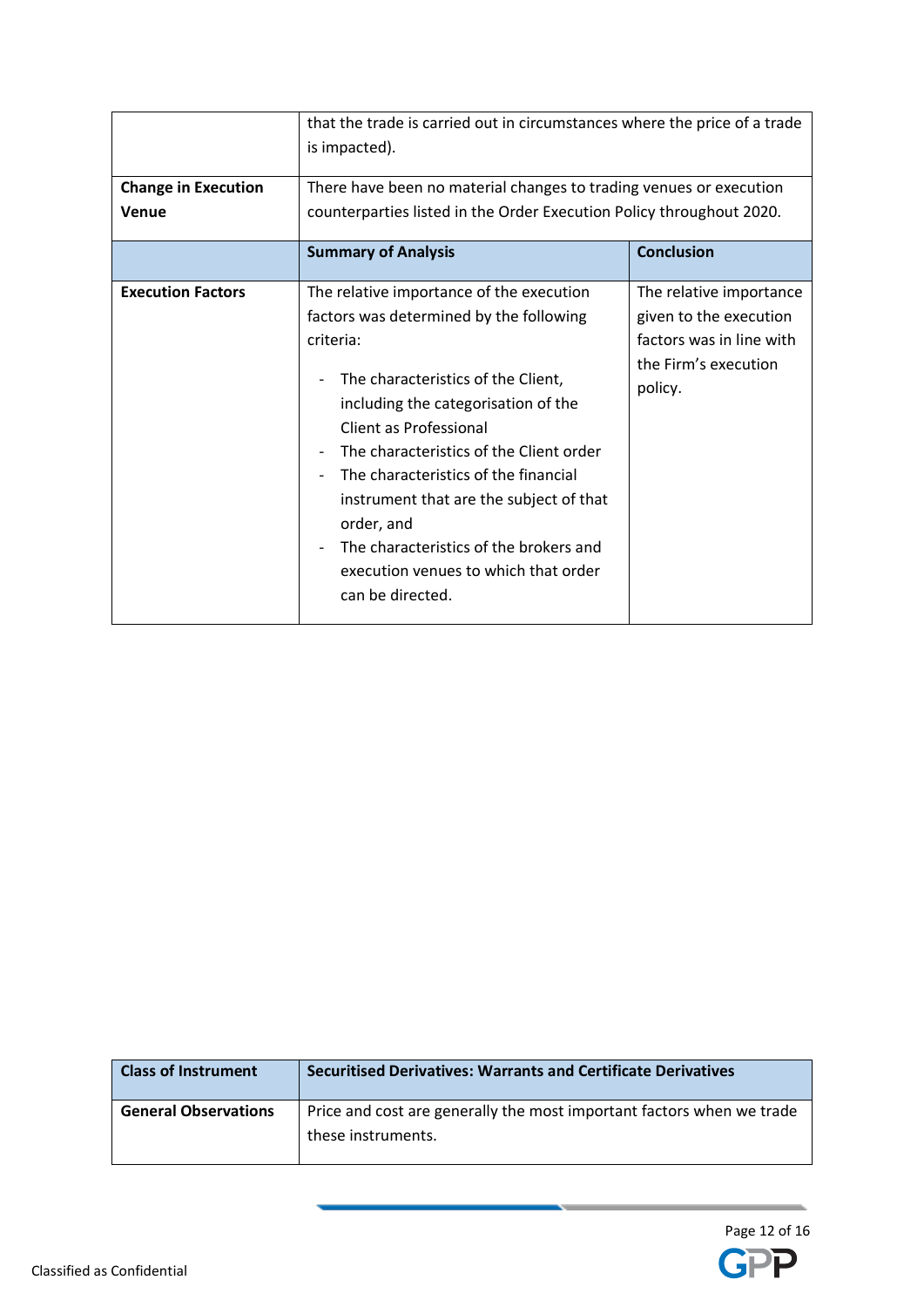| <b>Change in Execution</b><br><b>Venues</b> | There have been no material changes to trading venues or execution<br>counterparties listed in the Order Execution Policy throughout 2020.                                                                                                                                                                                                                                                                                                                |                                                                                                                  |
|---------------------------------------------|-----------------------------------------------------------------------------------------------------------------------------------------------------------------------------------------------------------------------------------------------------------------------------------------------------------------------------------------------------------------------------------------------------------------------------------------------------------|------------------------------------------------------------------------------------------------------------------|
|                                             |                                                                                                                                                                                                                                                                                                                                                                                                                                                           |                                                                                                                  |
|                                             | <b>Summary of Analysis</b>                                                                                                                                                                                                                                                                                                                                                                                                                                | <b>Conclusion</b>                                                                                                |
| <b>Execution Factors</b>                    | The relative importance of the execution<br>factors was determined by the following<br>criteria:<br>The characteristics of the Client,<br>including the categorisation of the<br>Client as Professional<br>The characteristics of the Client order<br>The characteristics of the financial<br>instrument that are the subject of that<br>order, and<br>The characteristics of the brokers and<br>execution venues to which that order<br>can be directed. | The relative importance<br>given to the execution<br>factors was in line with<br>the Firm's execution<br>policy. |

| <b>Class of Instrument</b>                  | <b>Securitised Derivatives: Other Securitised Derivatives</b>                                                                                                                                                                                                                                                                                                                                                                                                                      |                                                                                                                  |
|---------------------------------------------|------------------------------------------------------------------------------------------------------------------------------------------------------------------------------------------------------------------------------------------------------------------------------------------------------------------------------------------------------------------------------------------------------------------------------------------------------------------------------------|------------------------------------------------------------------------------------------------------------------|
| <b>General Observations</b>                 | Price and cost are generally the most important factors when we trade<br>these instruments.                                                                                                                                                                                                                                                                                                                                                                                        |                                                                                                                  |
| <b>Change in Execution</b><br><b>Venues</b> | There have been no material changes to trading venues or execution                                                                                                                                                                                                                                                                                                                                                                                                                 |                                                                                                                  |
|                                             | counterparties listed in the Order Execution Policy throughout 2020.                                                                                                                                                                                                                                                                                                                                                                                                               |                                                                                                                  |
|                                             | <b>Summary of Analysis</b>                                                                                                                                                                                                                                                                                                                                                                                                                                                         | <b>Conclusion</b>                                                                                                |
| <b>Execution Factors</b>                    | The relative importance of the execution<br>factors was determined by the following<br>criteria:<br>The characteristics of the Client,<br>including the categorisation of the<br><b>Client as Professional</b><br>The characteristics of the Client order<br>The characteristics of the financial<br>$\overline{a}$<br>instrument that are the subject of that<br>order, and<br>The characteristics of the brokers and<br>execution venues to which that order<br>can be directed. | The relative importance<br>given to the execution<br>factors was in line with<br>the Firm's execution<br>policy. |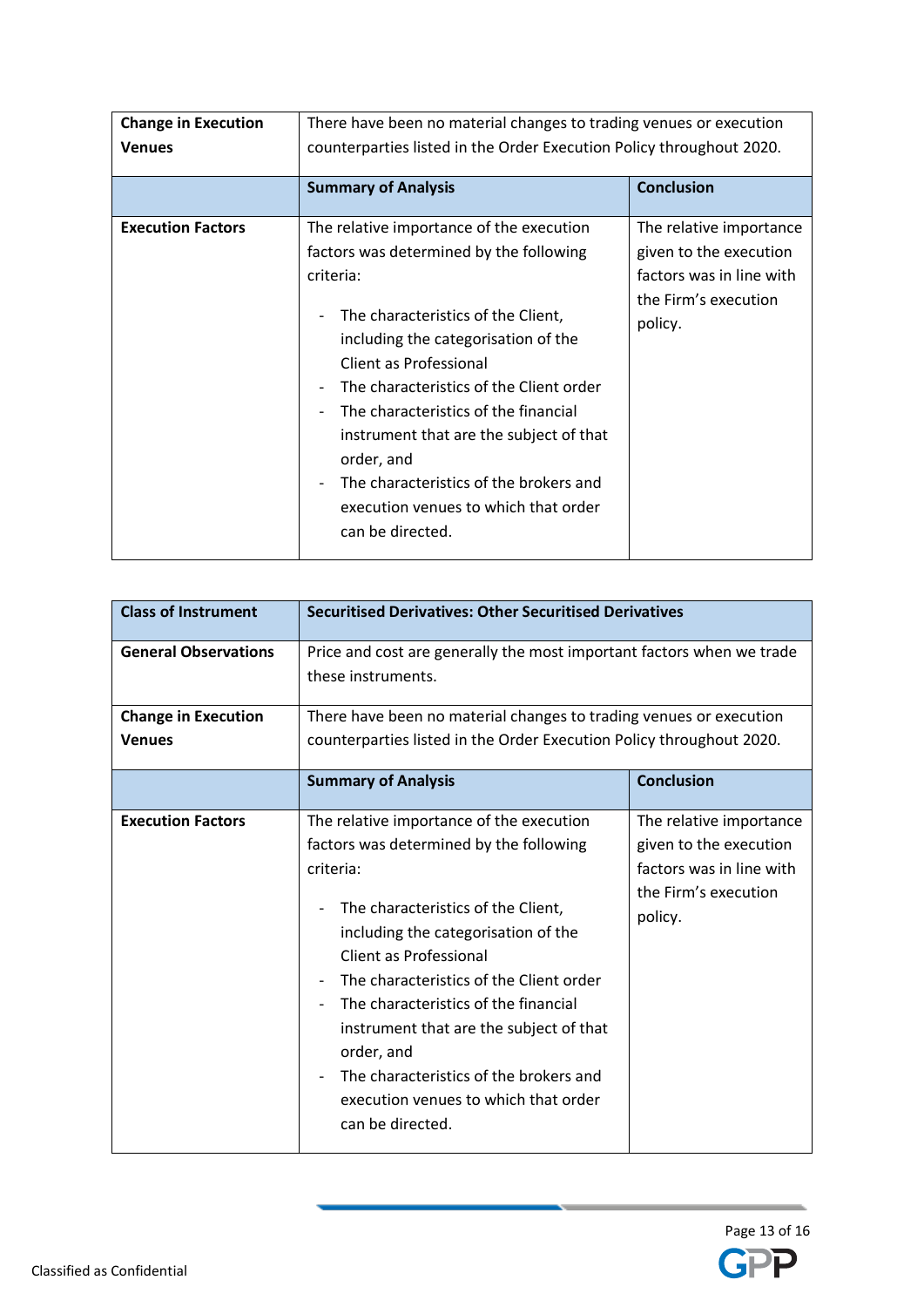| <b>Class of Instrument</b>  | <b>Structured Finance Instruments</b>                                                                                                                                                                                                                                                                                                                                                                                                                            |                                                                                                                  |
|-----------------------------|------------------------------------------------------------------------------------------------------------------------------------------------------------------------------------------------------------------------------------------------------------------------------------------------------------------------------------------------------------------------------------------------------------------------------------------------------------------|------------------------------------------------------------------------------------------------------------------|
| <b>General Observations</b> | Price and cost are generally the most important factors when we trade<br>these instruments. However, other execution factors may be taken in<br>to account or, in exceptional circumstances, be considered the<br>principal factor (e.g. if speed is essential, price and market impact may<br>mean that the trade is carried out in circumstances where the price of<br>a trade is impacted).                                                                   |                                                                                                                  |
| <b>Change in Execution</b>  | There have been no material changes to trading venues or execution                                                                                                                                                                                                                                                                                                                                                                                               |                                                                                                                  |
| Venue                       | counterparties listed in the Order Execution Policy throughout 2020.                                                                                                                                                                                                                                                                                                                                                                                             |                                                                                                                  |
|                             | <b>Summary of Analysis</b>                                                                                                                                                                                                                                                                                                                                                                                                                                       | <b>Conclusion</b>                                                                                                |
| <b>Execution Factors</b>    | The relative importance of the execution<br>factors was determined by the following<br>criteria:<br>The characteristics of the Client,<br>including the categorisation of the<br><b>Client as Professional</b><br>The characteristics of the Client order<br>The characteristics of the financial<br>instrument that are the subject of that<br>order, and<br>The characteristics of the brokers and<br>execution venues to which that order<br>can be directed. | The relative importance<br>given to the execution<br>factors was in line with<br>the Firm's execution<br>policy. |

| <b>Class of Instrument</b>  | <b>Interest Rate Derivatives: Futures &amp; Options</b>                   |                          |  |
|-----------------------------|---------------------------------------------------------------------------|--------------------------|--|
| <b>General Observations</b> | Price and cost are generally the most important factors when we trade     |                          |  |
|                             | these instruments. However, other execution factors may be taken into     |                          |  |
|                             | account or, in exceptional circumstances, be considered the principal     |                          |  |
|                             | factor (e.g. if speed is essential, price and market impact may mean      |                          |  |
|                             | that the trade is carried out in circumstances where the price of a trade |                          |  |
|                             | is impacted).                                                             |                          |  |
|                             |                                                                           |                          |  |
| <b>Change in Execution</b>  | There have been no material changes to trading venues or execution        |                          |  |
| <b>Venue</b>                | counterparties listed in the Order Execution Policy throughout 2020.      |                          |  |
|                             |                                                                           |                          |  |
|                             | <b>Summary of Analysis</b>                                                | <b>Conclusion</b>        |  |
| <b>Execution Factors</b>    | The relative importance of the execution                                  | The relative importance  |  |
|                             | factors was determined by the following                                   | given to the execution   |  |
|                             | criteria:                                                                 | factors was in line with |  |

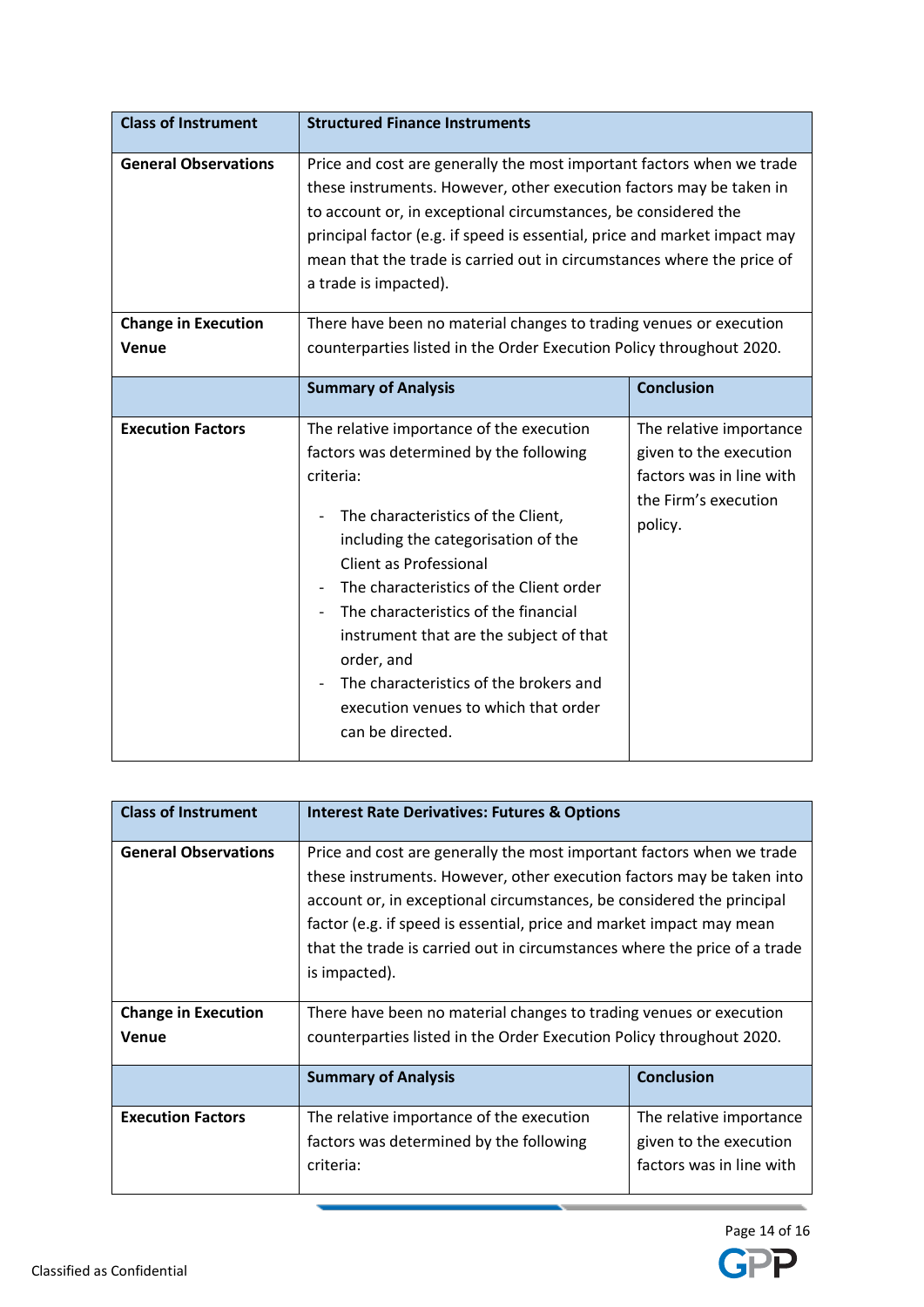| The characteristics of the Client,<br>$\overline{\phantom{a}}$      | the Firm's execution |
|---------------------------------------------------------------------|----------------------|
| including the categorisation of the                                 | policy.              |
| Client as Professional                                              |                      |
| The characteristics of the Client order<br>$\overline{\phantom{a}}$ |                      |
| The characteristics of the financial<br>$\overline{\phantom{a}}$    |                      |
| instrument that are the subject of that                             |                      |
| order, and                                                          |                      |
| The characteristics of the brokers and<br>$\overline{\phantom{a}}$  |                      |
| execution venues to which that order                                |                      |
| can be directed.                                                    |                      |
|                                                                     |                      |

| <b>Class of Instrument</b>  | <b>Other Instruments</b>                                                                                                                                                                                                                                                                                                                                                                                                                                         |                                                                                                                  |
|-----------------------------|------------------------------------------------------------------------------------------------------------------------------------------------------------------------------------------------------------------------------------------------------------------------------------------------------------------------------------------------------------------------------------------------------------------------------------------------------------------|------------------------------------------------------------------------------------------------------------------|
| <b>General Observations</b> | Price and cost are generally the most important factors when we trade<br>these instruments. However, other execution factors may be taken in<br>to account or, in exceptional circumstances, be considered the<br>principal factor (e.g. if speed is essential, price and market impact may<br>mean that the trade is carried out in circumstances where the price of<br>a trade is impacted).                                                                   |                                                                                                                  |
| <b>Change in Execution</b>  | There have been no material changes to trading venues or execution<br>counterparties listed in the Order Execution Policy throughout 2020.                                                                                                                                                                                                                                                                                                                       |                                                                                                                  |
|                             | <b>Summary of Analysis</b>                                                                                                                                                                                                                                                                                                                                                                                                                                       | <b>Conclusion</b>                                                                                                |
| <b>Execution Factors</b>    | The relative importance of the execution<br>factors was determined by the following<br>criteria:<br>The characteristics of the Client,<br>including the categorisation of the<br><b>Client as Professional</b><br>The characteristics of the Client order<br>The characteristics of the financial<br>instrument that are the subject of that<br>order, and<br>The characteristics of the brokers and<br>execution venues to which that order<br>can be directed. | The relative importance<br>given to the execution<br>factors was in line with<br>the Firm's execution<br>policy. |